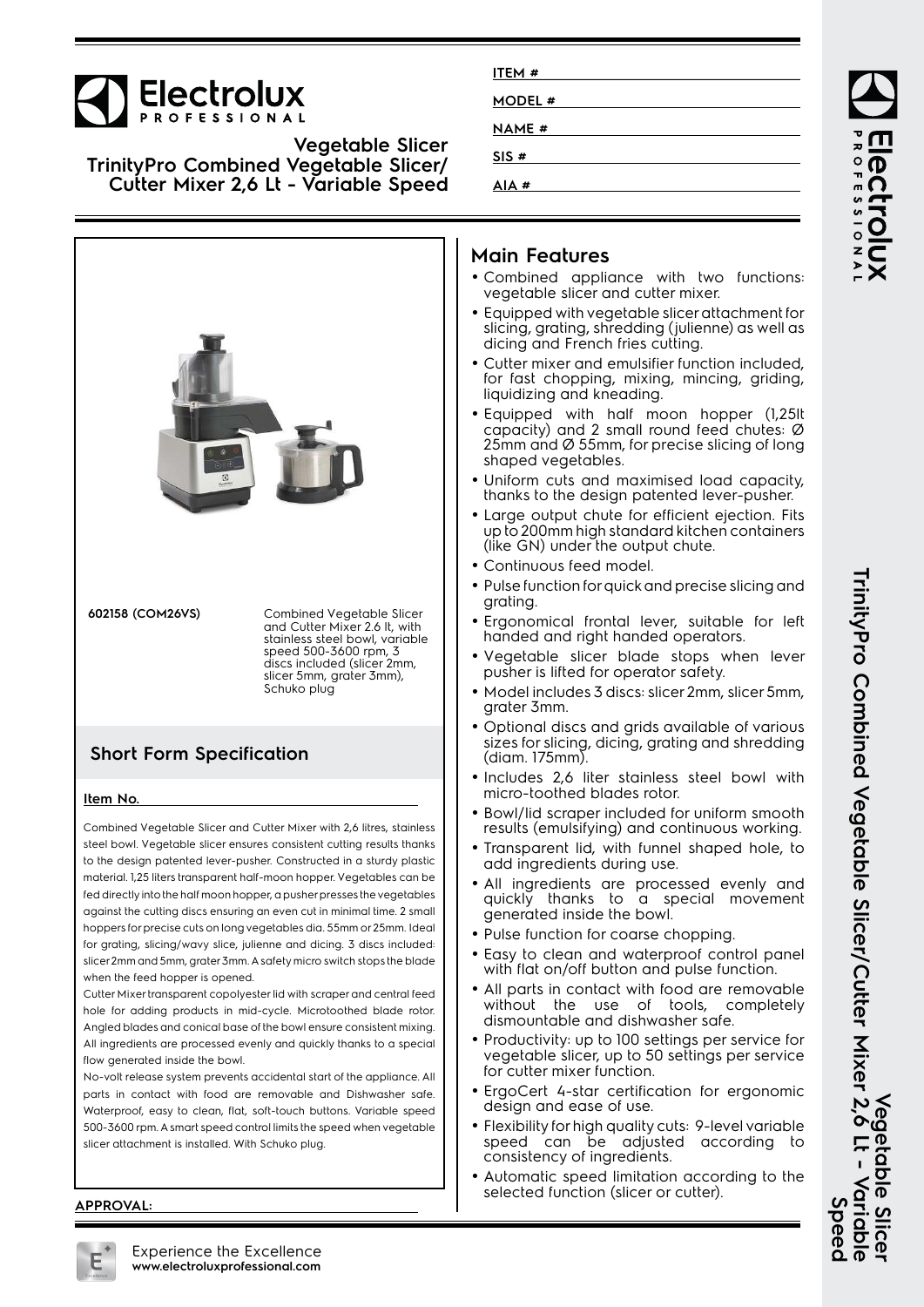

#### **Construction**

- Bowl in AISI 304 stainless steel.
- Micro-toothed blades in 420 AISI stainless steel and ergonomic scraper in resistant composite material to ensure consistent mixing.
- IPX5 (IP55) waterproof, flat, touch-control panel.
- Main switch ON/OFF on the back of the appliance.
- Asynchronous industrial motor with no brushes for high reliability and quiet functioning, stainless steel motor shaft.
- Variable speed: 500 3600 rpm.
- Motor power: 750 Watt.
- Food safety assured in accordance to European directives and UK legislation. In addition, materials in contact with food, are BPA-free.
- Product safety conform to European directives, UK legislation and international health and safety standards.

# **Included Accessories**

- 1 of Transparent lid for 2,6It Cutter PNC 650117 Mixer bowl
- 1 of Kit including 3 discs (slicer 2mm, slicer 5mm, grater 3mm) PNC 650196
- 1 of Microtoothed blade rotor for PNC 650226 2.6lt Cutter Mixer
- 1 of Stainless steel bowl for 2,6lt Cutter Mixer PNC 650228
- 1 of Scraper for 2.6lt Cutter Mixer PNC 650230 bowl
- 1 of Ejector for Vegetable Slicer PNC 650232

#### **Optional Accessories**

| • Cleaning tool for TRS, TRK & | PNC 650110 <b>D</b> |  |
|--------------------------------|---------------------|--|
| TR210 5-8-10 mm dicing grids   |                     |  |

- Transparent lid for 2,6lt Cutter Mixer bowl PNC 650117 ❑
- Transparent lid for 3,6lt Cutter Mixer bowl PNC 650118 ❑
- Stainless steel bowl for 3,6lt Cutter Mixer, microtoothed rotor, lid with scraper PNC 650145 ❑
- Kit including 3 discs (slicer 2mm, slicer 5mm, grater 3mm) PNC 650196 ❑
- Kit including 6 discs (slicer 2mm, slicer 5mm, grater 3mm, grater 7mm, slicer 10mm, grid 10x10mm) PNC 650197 ❑
- Stainless steel grating disc 2 mm (dia. 175mm) PNC 650198 ❑
- Stainless steel grating disc 3 mm (dia. 175mm) PNC 650199 ❑
- Stainless steel grating disc 4 mm (dia. 175mm) PNC 650205 ❑ • Stainless steel grating disc 7 mm PNC 650207 ❑
- (dia. 175mm)
- Parmesan Disc PNC 650208 <del>□</del> • Stainless steel shredding disc 2 mm (dia. 175mm) PNC 650209 ❑

# **Vegetable Slicer TrinityPro Combined Vegetable Slicer/ Cutter Mixer 2,6 Lt - Variable Speed**

- Stainless steel shredding disc 4 mm PNC 650210 ❑ (dia. 175mm)
- Stainless steel shredding disc 8 mm PNC 650211 ❑ for French fries (dia. 175mm)
- Stainless steel slicing disc 1 mm (dia. PNC 650213 ❑ 175mm)
- Stainless steel slicing disc 2 mm (dia. PNC 650214 ❑ 175mm)
- Stainless steel slicing disc 3 mm (dia. PNC 650215 ❑ 175mm)
- Stainless steel slicing disc 5 mm (dia. PNC 650216 ❑ 175mm)
- Stainless steel slicing disc 6 mm (dia. PNC 650217 ❑ 175mm)
- Stainless steel wavy slicing disc 3 mm (dia. 175mm) PNC 650218 ❑
- Stainless steel wavy slicing disc 5 mm (dia. 175mm) PNC 650219 ❑
- Aluminum slicing disc 8 mm (dia. 175mm) PNC 650220 ❑
- Aluminum slicing disc 10 mm (dia. 175mm) PNC 650221 ❑
- Dicing grid 8x8 (dia 175mm) PNC 650222 ❑
- Dicing grid 10x10 (dia 175mm) PNC 650223 ❑
- • Dicing kit 8mm (aluminum slicer 8mm, grid 8x8mm) (dia. 175mm) PNC 650224 ❑
- • Dicing kit 10mm (aluminum slicer 10mm, grid 10x10 mm) (dia. 175mm) PNC 650225 ❑
- Microtoothed blade rotor for 2.6lt Cutter Mixer PNC 650226 ❑ • Smooth blade rotor for 2.6lt Cutter PNC 650227 ❑
- Mixer • Stainless steel bowl for 2,6lt Cutter
- Mixer PNC 650228 ❑ • Transparent copolyester bowl for PNC 650229 ❑
- 2,6lt Cutter Mixer
- Scraper for 2.6lt Cutter Mixer bowl PNC 650230 ❑
- • Stainless steel bowl for 2,6lt Cutter Mixer, microtoothed rotor, lid with scraper PNC 650231 ❑
- Ejector for Vegetable Slicer PNC 650232 □ • Microtoothed blade rotor for 3.6lt Cutter Mixer PNC 650233 ❑ PNC 650234 ❑
- Smooth blade rotor for 3.6lt Cutter Mixer
- Stainless steel bowl for 3.6lt Cutter Mixer PNC 650235 ❑
- Scraper for 3.6lt Cutter Mixer bowl PNC 650236 ❑
- • Stainless steel slicing disc 4 mm (dia. 175mm) PNC 650237 ❑
- Support for 1 disc (dia. 175mm and 205mm) PNC 653050 ❑



The company reserves the right to make modifications to the products without prior notice. All information correct at time of printing.